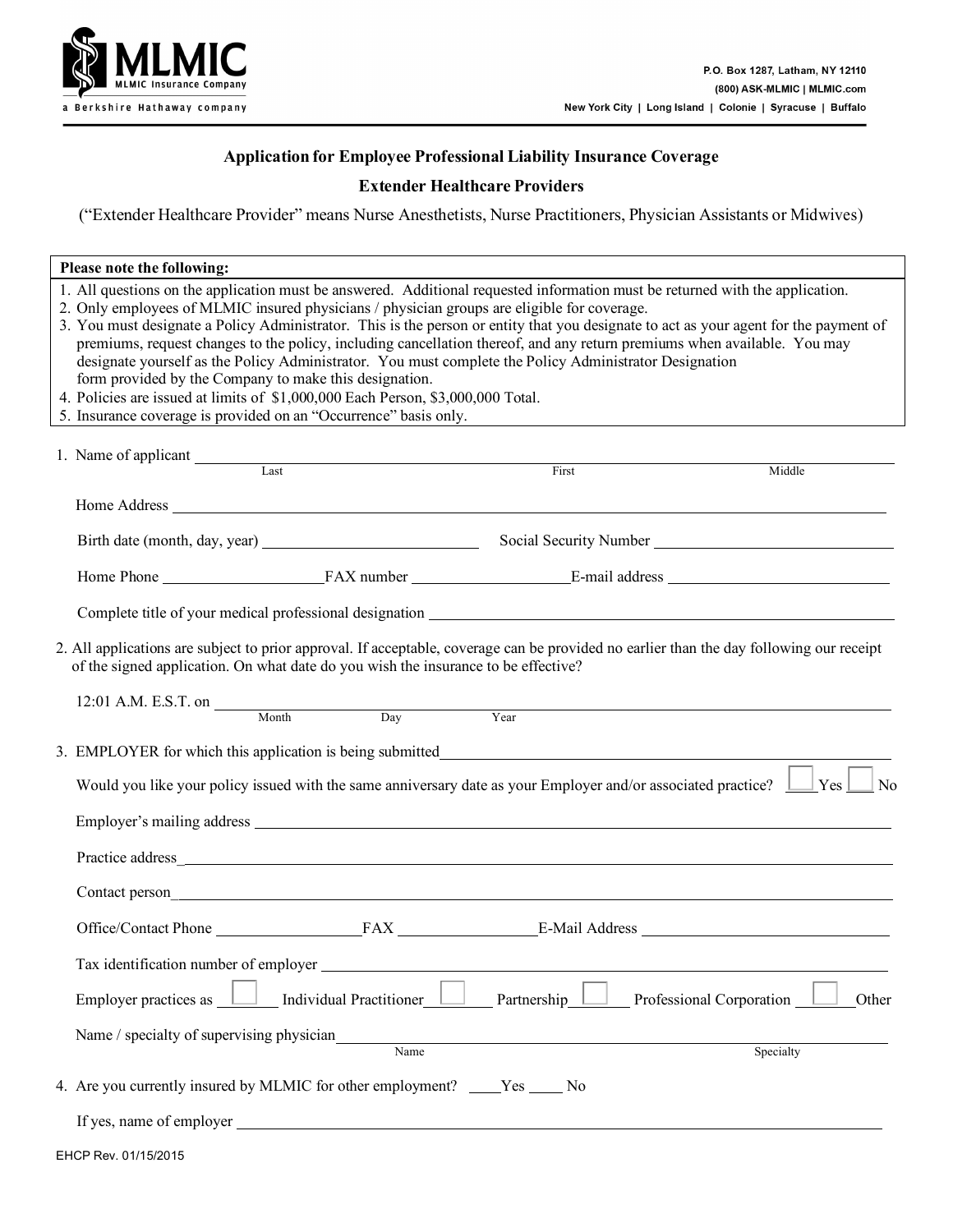5. Is the employer for which you are submitting this application, #3 above, going to replace (
Wes 
No) or be in addition to your current employer, #4 above (Case Ses Company No) ?

Coverage is provided only for your professional services while acting within the scope of your duties for your employer(s) scheduled in the policy. Should insurance coverage be issued, **it is an absolute condition of the insurance policy that MLMIC Insurance Company is the insurer of your employer(s)** and that such insurance remain in full force and effect for the full term of your policy.

- 6. Applicant is employed and licensed in the capacity of:
	- $\Box$  Certified Registered Nurse Anesthetist
	- $\Box$  Registered Physician Assistant
	- Specialist Assistant
	- □ Certified Nurse Midwife
	- $\Box$  Midwife
	- Certified Nurse Practitioner
	- $\Box$  Other (complete title of your medical professional designation)  $\Box$

| 7. Is applicant licensed, registered or certified under the laws of the State of New York? |  |  | Yes | N <sub>0</sub> |
|--------------------------------------------------------------------------------------------|--|--|-----|----------------|
|                                                                                            |  |  |     |                |

If "Yes", list professional designation, license or registry number and date secured. Please enclose copy with application.

#### 8. Applicant's professional training (attach additional information sheets if necessary):

| Name of school, hospital, etc. | FROM<br>(Mo. /Day / Yr.) | TO<br>(Mo. /Day / Yr.) | Type of training | Date of<br>completion |
|--------------------------------|--------------------------|------------------------|------------------|-----------------------|
|                                |                          |                        |                  |                       |
|                                |                          |                        |                  |                       |
|                                |                          |                        |                  |                       |
|                                |                          |                        |                  |                       |

9. Applicant is a member in good standing with the following professional organizations:

| Name | Certificate / Registry Number | Date |
|------|-------------------------------|------|
|      |                               |      |
|      |                               |      |
|      |                               |      |

10. Name of applicant's present or immediate past professional liability insurance company:

| Name of insurance company | Effective date | Expiration date | Type of Coverage -<br>claims made or<br>occurrence | Policy number |
|---------------------------|----------------|-----------------|----------------------------------------------------|---------------|
|                           |                |                 |                                                    |               |

#### **NOTE: If you are currently covered under a claims made policy, Extended Reporting Endorsement coverage must be purchased for that policy to avoid gaps in coverage for future claims.**

11. Has any insurance company ever cancelled or declined to renew professional liability insurance for the applicant?

Yes – Name of insurance carrier

 $\square$  No

If "Yes", explain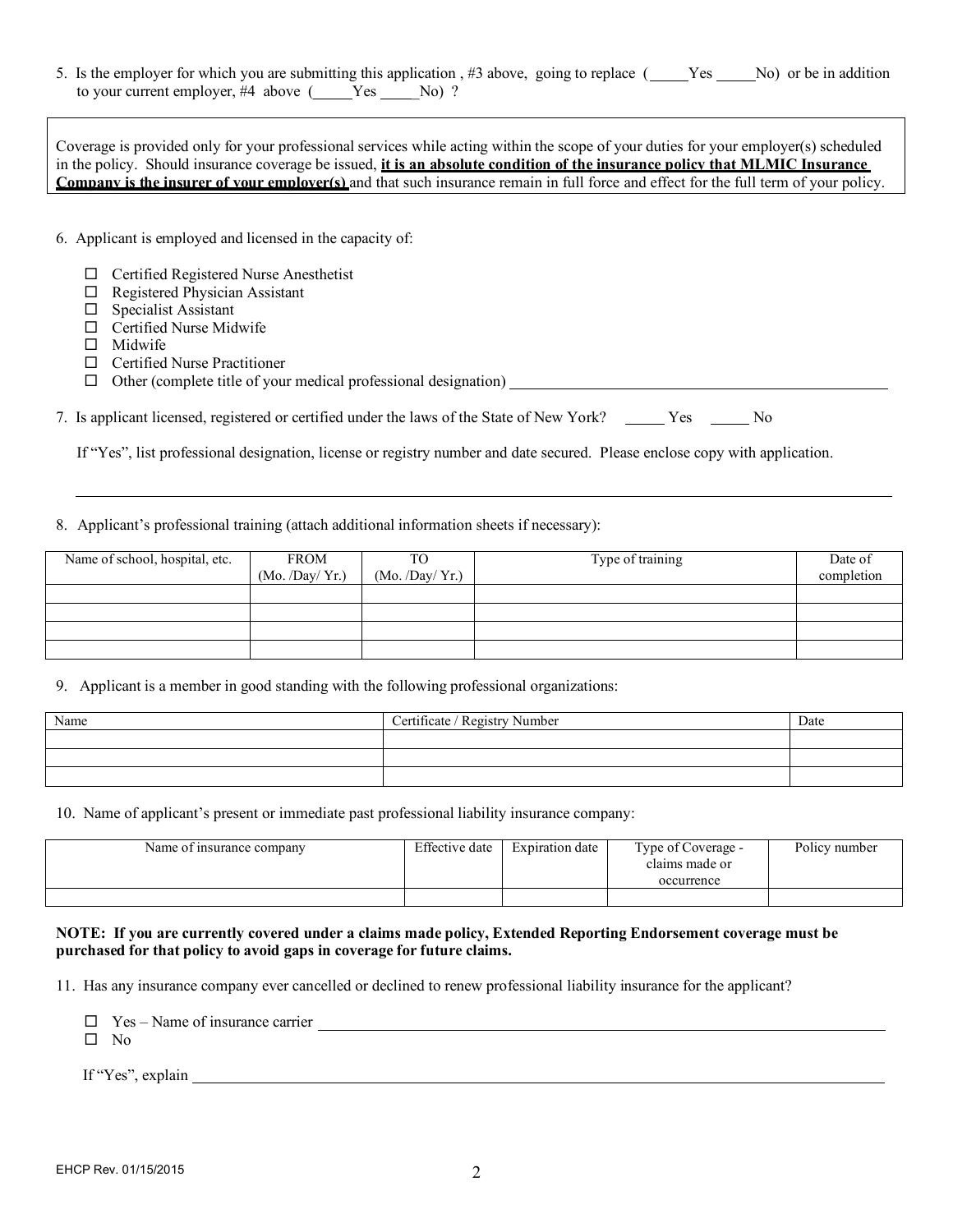EHCP Rev. 01/15/2015 3

|  |  |  |  |  | 12. Have you had your medical license or narcotics license revoked, suspended, restricted or voluntarily surrendered in any state? |  |
|--|--|--|--|--|------------------------------------------------------------------------------------------------------------------------------------|--|

| If "Yes", explain                                                                                                                                                                                                                               |  |  |  |  |  |  |
|-------------------------------------------------------------------------------------------------------------------------------------------------------------------------------------------------------------------------------------------------|--|--|--|--|--|--|
| 13. Have you ever had a malpractice claim or suit (closed or pending) made against you?                                                                                                                                                         |  |  |  |  |  |  |
| Yes – Number of claims<br>⊔<br>N <sub>0</sub><br>П.                                                                                                                                                                                             |  |  |  |  |  |  |
| If "Yes", on a separate sheet, state the name of the insurance carrier handling each claim, present status of each claim or suit<br>including name of the patient, dates, description of your treatment and amount of settlement if applicable. |  |  |  |  |  |  |
| <b>Supplemental Legal Defense Costs Coverage</b><br>Would you like to apply for Legal Defense Costs Coverage for Administrative Actions and/or Medicare/Medicaid Fraud and/or Abuse?<br>$\Box$ Yes $\Box$ No                                    |  |  |  |  |  |  |
|                                                                                                                                                                                                                                                 |  |  |  |  |  |  |
| <b>Producer Information</b>                                                                                                                                                                                                                     |  |  |  |  |  |  |
| You may choose to submit your application directly to MLMIC or through a producer you identify below:                                                                                                                                           |  |  |  |  |  |  |
| Agency Name and Contact Person:                                                                                                                                                                                                                 |  |  |  |  |  |  |
| Address of Agency:                                                                                                                                                                                                                              |  |  |  |  |  |  |

### **YOUR SIGNATURE IS REQUIRED FOLLOWING BOTH THE "INSURANCE REGULATION" AND "RELEASE OF INFORMATION" STATEMENTS.**

### **Release of Information**

 $\Box$  Yes – Name of state

 $\square$  No

I hereby authorize MLMIC Insurance Company to obtain full information from any insurance company or from any person with respect to me or my medical practice, including but not limited to, any claim, suit or incident pertaining to professional acts or omissions asserted against me. I expressly release and discharge from liability any insurance company or persons providing such information. I further authorize that a photocopy of this release be accepted with the same authority as the original.

Personal Signature of Applicant Date Signed Date Signed Date Signed Date Signed

# **New York State Insurance Regulation #95 declares that:**

"Any person who knowingly and with intent to defraud any insurance company or other person files an application for insurance or statement of claim containing any materially false information, or conceals for the purpose of misleading, information concerning any fact material thereto, commits a fraudulent insurance act, which is a crime, and shall also be subject to a civil penalty not to exceed five thousand dollars and the stated value of the claim for each violation."

**Special Notice: The attached Supplemental Application including appropriate Certification must be completed. It will become part of the submitted application.**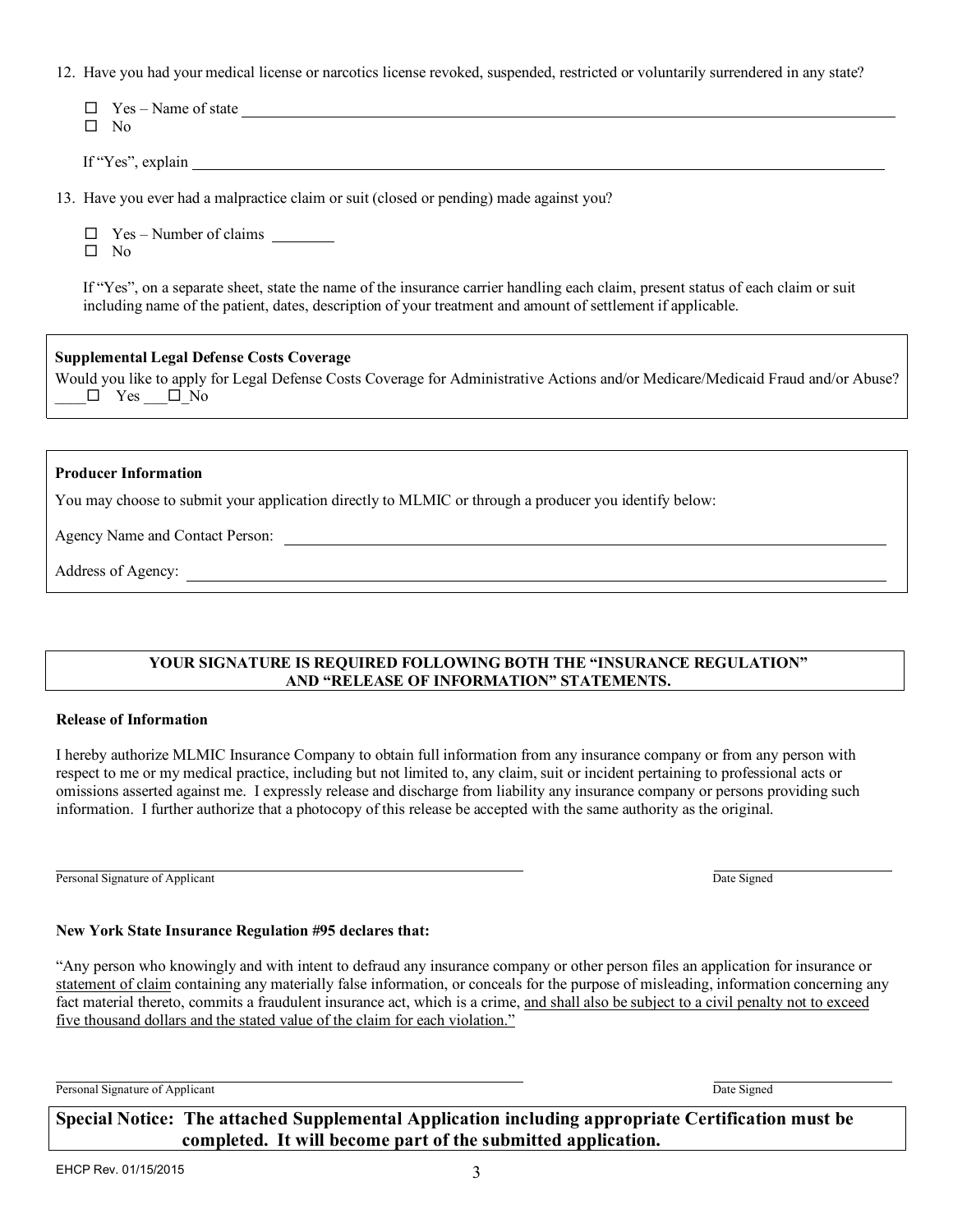### **SUPPLEMENTAL APPLICATION**

Name of Applicant

Name of Supervising/Collaborating Physician

Reference Number of Supervising/Collaborating Physician

### **CERTIFICATION REQUIRED FOR NURSE ANESTHETIST**

The following certification must be signed by the applicant's Primary Employer / Supervising Physician before insurance can be effected for a Certified Registered Nurse Anesthetist.

I hereby certify that I am the supervising physician of the applicant and that the administration of anesthesia by the applicant will be supervised as follows:

- 1. No more than a total of three (3) Nurse Anesthetists will be employed by any one (1) Anesthesiologist.
- 2. Each patient will be seen by an M.D. or D.O. Anesthesiologist before anesthesia is administered.
- 3. The Nurse Anesthetist will act only under the supervision of an M.D. or D.O. Anesthesiologist and will not work independently. Such supervision will require the physical availability of the M.D. or D.O Anesthesiologist for immediate diagnosis and treatment of exceptional situations.
- 4. When anesthesia is administered by a Nurse Anesthetist, the hospital chart will clearly reflect this fact.
- 5. Except in an unusual situation, a single Anesthesiologist shall not simultaneously supervise more than three (3) Nurse Anesthetists. The supervising physician shall not be personally engaged in administering another anesthetic at the time he / she is providing such management.

I understand that insurance, if issued to the Applicant, will be in reliance on these requirements.

Personal / Authorized Signature of Employer / Supervising Physician Date Signed Date Signed

# **CERTIFICATION REQUIRED FOR PHYSICIAN ASSISTANT**

The primary employer / supervising physician must submit a letter describing the exact duties including procedures performed and supervision involved with the applicant. This letter must be on the letterhead stationery of the employer and signed by the supervising physician. After review of this information and review of the applicant, MLMIC will advise the applicant of acceptability for insurance with the Company.

I hereby certify that I am the supervising physician / employer of the applicant and that the provision of medical services by the applicant will be supervised as follows:

- 1. No more than four (4) Registered Physician Assistants will be supervised by any one (1) physician
- 2. A Registered Physician Assistant may provide medical services when such acts and duties assigned to him / her are appropriate to their education, training and experience and within the ordinary practice of the supervising physician and employer.
- 3. Supervision shall be continuous and it shall not require the physical presence of the supervising physician at the time(s) and place(s) outlined in the attached letter. A clearly designated supervising physician must always be available.

I understand that insurance, if issued to the Applicant, will be in reliance on these requirements.

Personal / Authorized Signature of Employer / Supervising Physician Date Signed Date Signed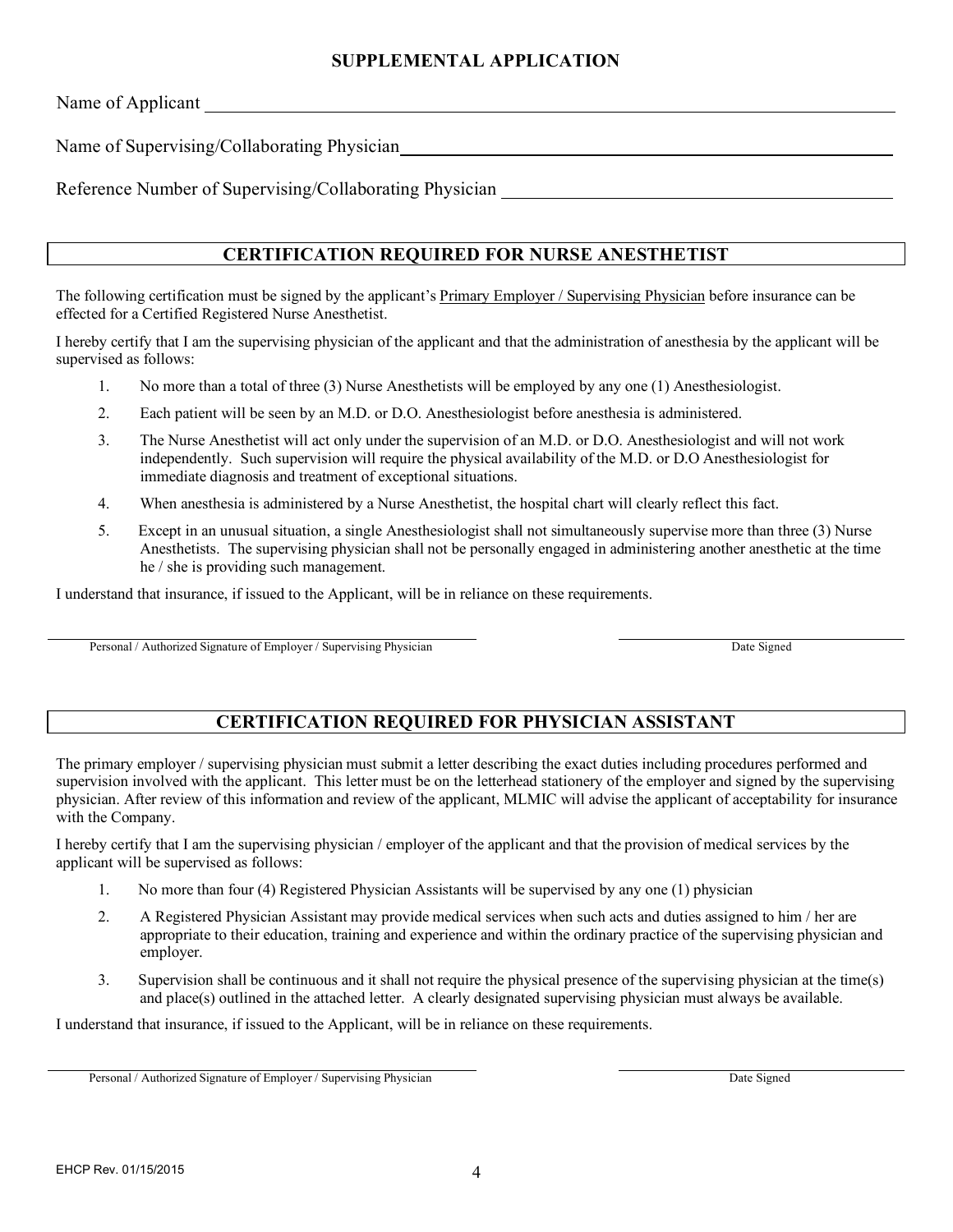# **CERTIFICATION REQUIRED FOR NURSE PRACTITIONER**

The primary employer /collaborating physician must submit a letter describing the exact duties and collaboration involved with the applicant. This letter must be on the letterhead stationery of the employer and signed by the collaborating physician. After review of this information and review of the applicant, MLMIC will advise the applicant of acceptability for insurance with the Company.

I hereby certify that I am the collaborating physician /employer of the Applicant and that the provision of professional services by the Applicant will be as follows:

## Guideline "A"

- 1. A physician will not collaborate with more than four (4) Certified Nurse Practitioners who are not located on the same physical premises.
- 2. A Certified Nurse Practitioner may perform medical services within a specialty area of practice in collaboration with a licensed physician in the same employment who is qualified to collaborate in the specialty involved. The physician and the Certified Nurse Practitioner must maintain documentation of a collaborative relationship as required by law.
- 3. Collaboration shall be continuous and it requires the physical presence of the collaborating physician at the time and place where such services are performed.

I understand that insurance, if issued to the applicant, will be in reliance on these requirements.

Personal / Authorized Signature of Employer / Collaborating Physician Date Signed Date Signed

# Guideline "B"

- 1. A physician will not collaborate with more than four (4) Certified Nurse Practitioners who are not located on the same physical premises.
- 2. A Certified Nurse Practitioner may perform medical services within a specialty area of practice in collaboration with a licensed physician in the same employment who is qualified to collaborate in the specialty involved. The physician and the Certified Nurse Practitioner must maintain documentation of a collaborative relationship as required by law.
- 3. Collaboration shall be continuous and it requires the physical presence of the collaborating physician at the time and place where such services are performed except when the Certified Nurse Practitioner is making house calls.

I understand that insurance, if issued to the applicant, will be in reliance on these requirements.

Personal / Authorized Signature of Employer / Collaborating Physician Date Signed

# Guideline "C"

- 1. A physician will not collaborate with more than four (4) Certified Nurse Practitioners who are not located on the same physical premises.
- 2. A Certified Nurse Practitioner may perform medical services within a specialty area of practice in collaboration with a licensed physician in the same employment who is qualified to collaborate in the specialty involved. The physician and the Certified Nurse Practitioner must maintain documentation of a collaborative relationship as required by law.
- 3. Collaboration shall be continuous and it shall not require the physical presence of the collaborating physician at the time and place outlined in the attached letter.

I understand that insurance, if issued to the applicant, will be in reliance on these requirements.

Personal / Authorized Signature of Employer / Collaborating Physician Date Signed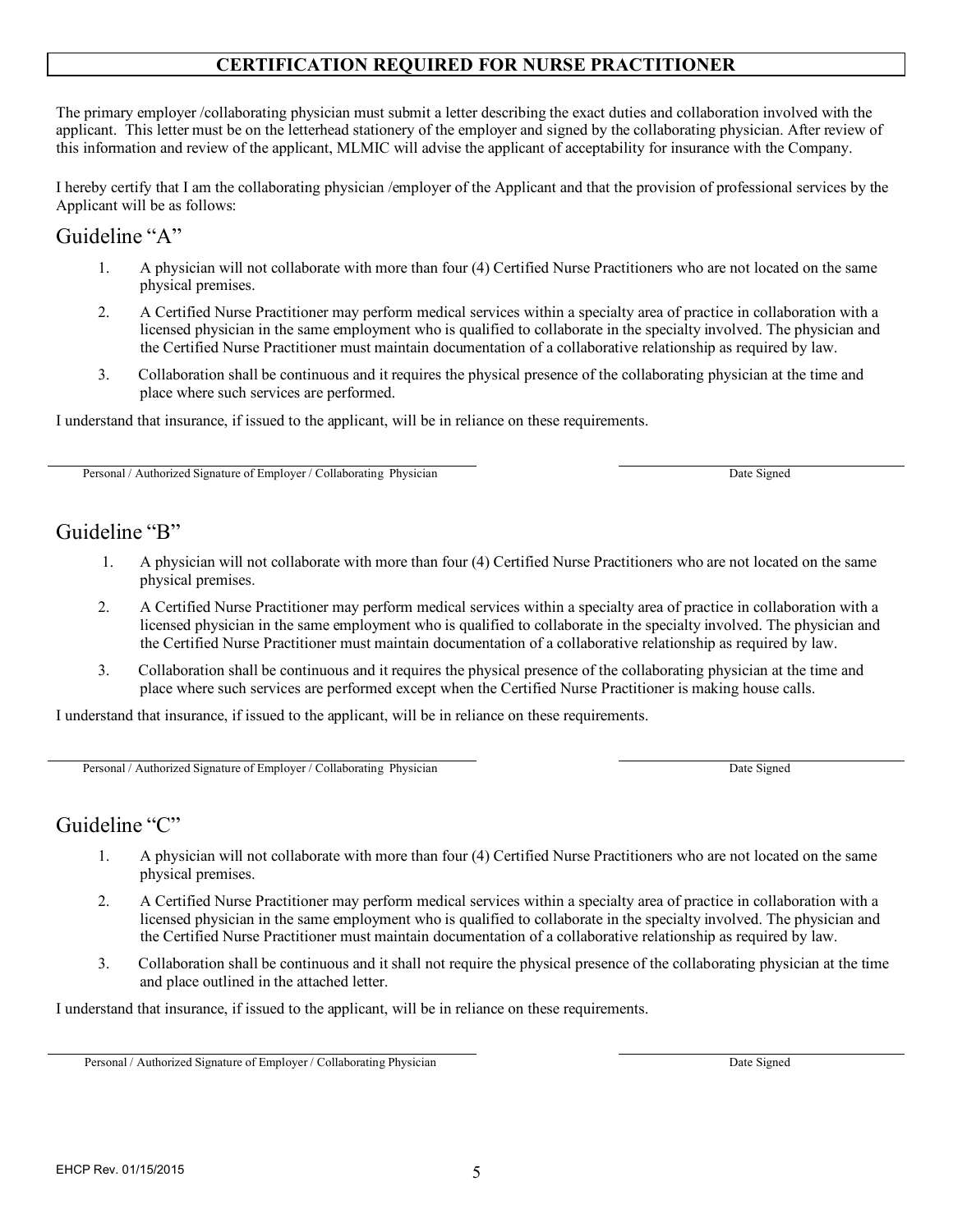# **CERTIFICATION REQUIRED FOR MIDWIFE**

The primary employer / collaborating physician must submit a letter describing the exact duties and collaboration involved with the applicant. This letter must be on the letterhead stationery of the primary employer and signed by the collaborating physician. After review of this information and review of the applicant, MLMIC will advise the applicant of acceptability for insurance with the Company.

I hereby certify that I am the collaborating physician / employer of the Applicant and that the provision of professional services by the Applicant will be as follows:

- 1. No more than a total of two (2) midwives will be employed by any one (1) physician
- 2. The collaborating physician and the midwife must be in an employment relationship and maintain documentation of a collaborative relationship that is readily available upon request; and
- 3. Collaboration shall be continuous; however, it shall not require the physical presence of the collaborating physician at the time and place as outlined in the attached letter.

I understand that insurance, if issued to the Applicant, will be in reliance on these requirements.

Personal / Authorized Signature of Employer / Collaborating Physician Date Signed Date Signed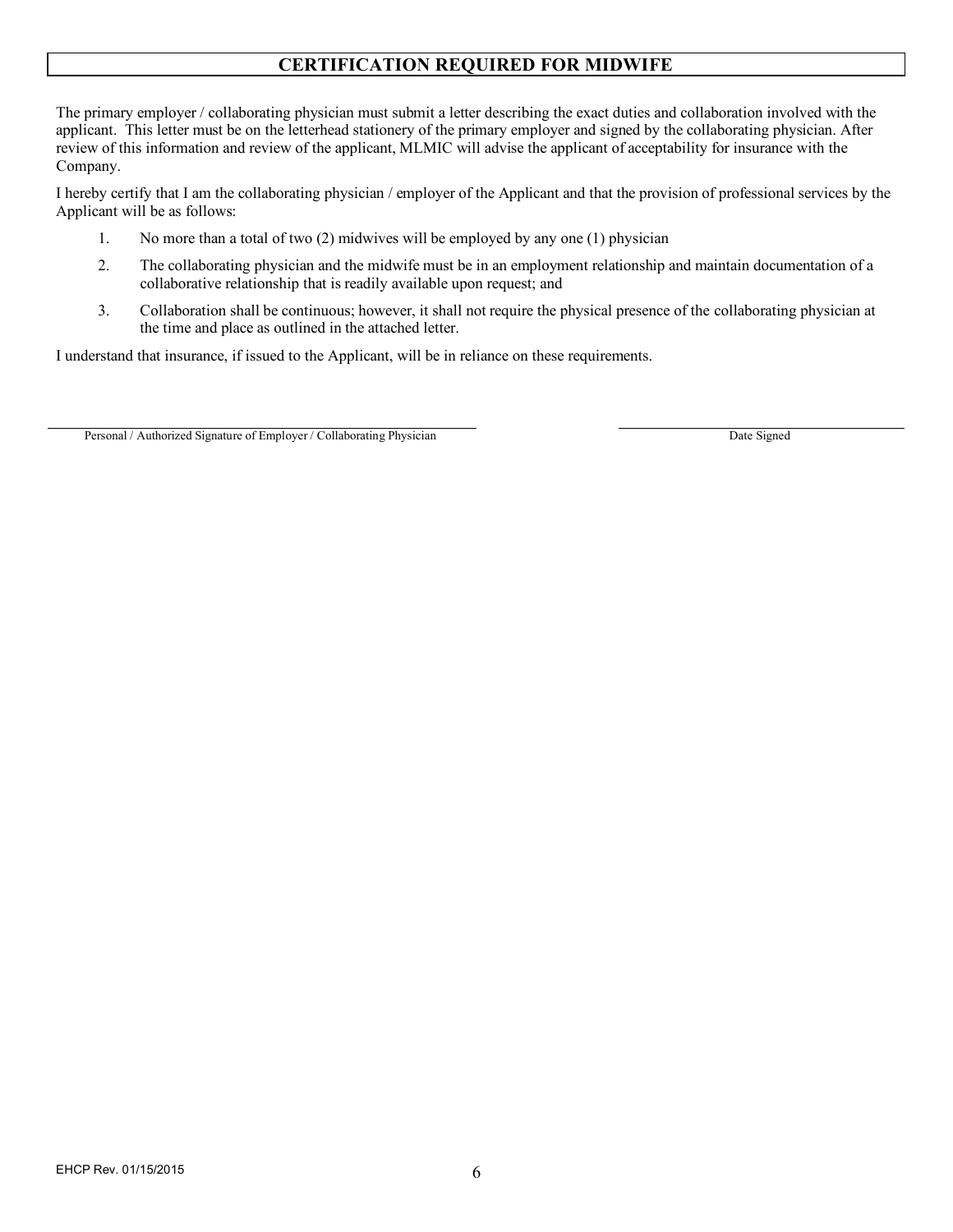

### **APPLICATION FOR LEGAL DEFENSE COSTS COVERAGE**

(Coverage for Administrative Actions & Medicare/Medicaid Fraud and/or Abuse)

#### **No legal defense cost coverage will be provided if you do not return this form to MLMIC**

#### **Section I – General Information**

Limits Requested (check one):

- † I do not want to purchase this coverage.
- † I wish to purchase \$25,000 maximum limit per policy period per insured person for an annual premium of \$300.

† I wish to purchase \$100,000 maximum limit per policy period per insured person for an annual premium of \$800.

If you are on a multi-risk policy, all insureds on the same policy MUST have the same limit or reject the coverage. Defense cost coverage is not available to professional entities.

#### **Section II – Statement of Facts Declared By The Applicant**

I, **represent the following to MLMIC Insurance Company (MLMIC):** 

- 1. I have not had any administrative action by a governmental body organized for the purpose of maintaining standards of conduct and competence such as the Office of Professional Medical Conduct (OPMC) brought against me at any time except as follows: (provide a description of each administrative action, dates for each administrative action, dollar value for each administrative action and final resolution of each administrative action including "closed with no payment"). If none state "None". Use additional sheet of paper if necessary.
- 2. I have not had any Governmental Proceeding alleging a violation by me of Medicare or Medicaid guidelines arising out of the presentation of a Medicare or Medicaid Claim to a governmental health benefit payor or program for medical services or to items providing or prescribed brought against me at any time except as follows: (provide a description of each Governmental Proceeding, dates for each Governmental Proceeding, dollar value for each Governmental Proceeding and final resolution of each Governmental Proceeding including "closed with no payment"). If none state "None". Use additional sheet of paper if necessary.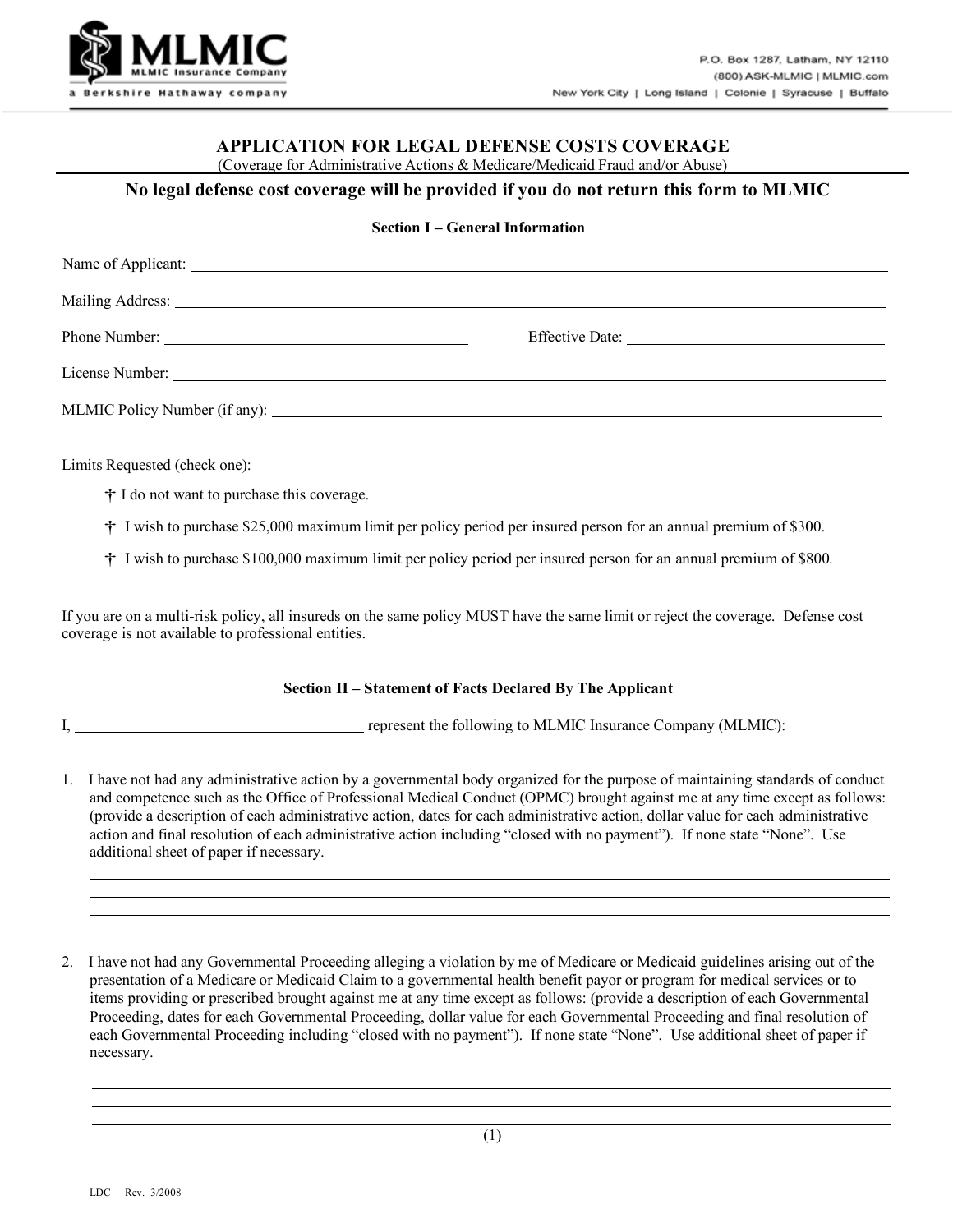- 3. I am not aware of any threatened or pending complaint, investigation or any other action or activity associated with such administrative action or Governmental Proceeding except as follows: (provide details or state "None").
- 4. I am not aware of any event, circumstance, incident or fact inclusive of any request for records or threat thereof, which may lead to an administrative action or Governmental Proceeding against me except as follows: (provide details or state "None").
- 5. I understand and agree that should a claim or investigation arise from a fact or circumstance of which I had prior knowledge, or reasonably should have had prior knowledge, coverage will not apply to such claim or investigation.

I make these statements with full knowledge that MLMIC Insurance Company relies on this representation in its decision to provide defense costs coverage for which I am applying. Furthermore, I understand this Application does not confer any obligation on the part of MLMIC to write this coverage at the \$25,000 or \$100,000 limit.

#### **New York State Insurance Department Regulation #95 declares that***:*

Any person who knowingly and with intent to defraud any insurance company or other person files an application for insurance or statement of claim containing any materially false information, or conceals for the purpose of misleading, information concerning any fact material thereto, commits a fraudulent insurance act, which is a crime, and shall also be subject to a civil penalty not to exceed five thousand dollars and the stated value of the claim for each such violation.

Personal signature of applicant Date